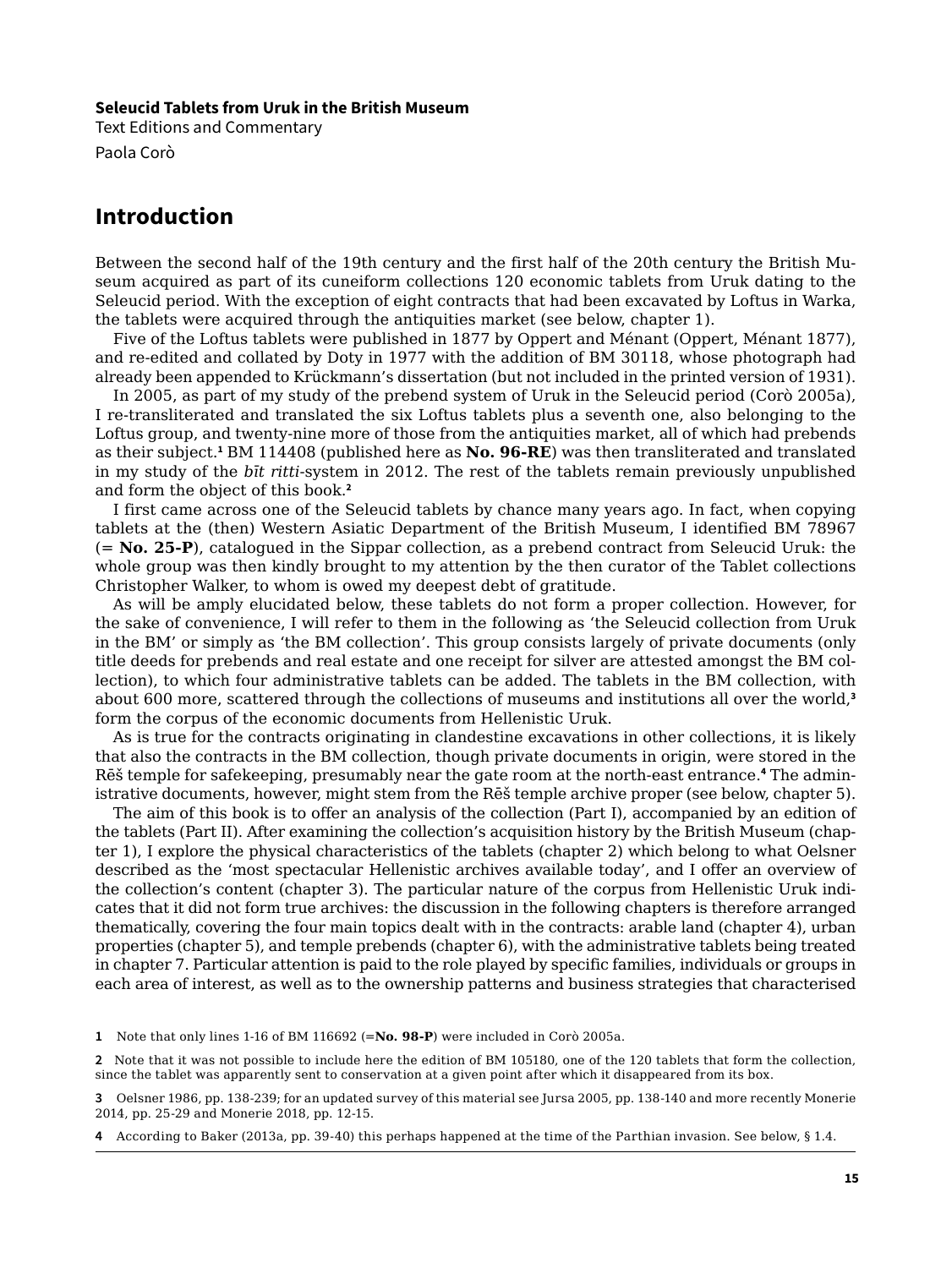<span id="page-1-0"></span>the activities of the parties to the documents. The discussion of the scribes occurring in the collection (chapter 8) is conceived as a case-study to test the significance of cultural and family background as well as the network of professionals charged with compiling the documents.

The editions of the tablets (Part II) are arranged in chronological order. Tablets whose dates are not preserved but which can be assigned to an approximate date range are placed among the dated tablets before those whose date is later than the given range.

Each text is identified with a number, followed by an indication of its type (RE for real estate; AL for arable land; S for silver; P for prebend; ADM for administrative tablets) or types (e.g. ALP for arable land and prebend); the tablet's format is recorded according to the classification suggested in Corò forthcoming a. The bibliographical section refers to the previous edition of a tablet in the few applicable cases; it also includes reference to recent works that may quote from tablets in the collection.

In the translations, witnesses (W) are listed according to their order of appearance (e.g. W2 for the second witness in the list) on the reverse of the tablet, followed by the reference to the location of their seal impression on the edges (when available), and to the seal impression's drawings published in Mitchell, Searight 2008, when available. Systematic discussion of the identification of their images as proposed by Mitchell, Searight 2008 and about their correspondence with those on tablets belonging to different collections in the corpus from Hellenistic Uruk is beyond the scope of the present work, and has been developed here only occasionally. When the names of the witnesses can only be established on the basis of the captions of the seal impressions, these are listed after the witness list (and labelled 'witnesses from the edges').

The translation of the date formula is followed by a summary section listing the parties to the contracts (sellers, buyers, lessees, lessors etc) and the owners of neighbouring properties (where applicable; note that also topographical features bordering the main property are listed in these sections). When a property is subdivided into different contiguous blocks a -I or -II following the name of the owner indicates which block is being taken into consideration. The names of all the individuals mentioned in the texts are usually schematised in the form  $PN_1/PN_2/(PN_3)/FN$ , where PN, stands for the name of the individual; the following PNs after the patronym indicate the various degree of filiation (no distinction is made in the translations between the use of dumu *šá* or a *šá* for the filiation), which usually does not extend beyond four tiers; the family name or clan name is usually preceded by //. Sometimes scribes list all the individuals with the same patronym and/or family name in a sequence before the patronym or family name: this is usually reflected in the translation by the use of a + between their names (e.g. W1+W2 or seller1+seller2).**<sup>5</sup>** Tablets are classified according to the dossiers (either family-related or thematic) relevant for their discussion; a commentary follows.

Already published tablets are included in the text editions section: the transliteration and translation of these texts is not re-published here (reference is made to the original publication); however, witnesses, scribes and parties to the contract are usually listed, as well as any information on collations or corrections that appeared since their publication. A short commentary to the text is usually provided. Since neither photographs nor hand-copies of the already edited tablets were included in Corò 2005a and Corò 2012, they are presented here in the Plates section, where also new photographs of the tablets belonging to the Loftus group are provided.

Photographs of eighteen tablets were acquired through the British Museum Photographic Service in 2001,**<sup>6</sup>** thanks to the financial support of the research grant 'Progetto Giovani Ricercatori – anno 2000', of the then MIUR.**<sup>7</sup>** Jon Taylor kindly photographed for me the tablets edited below as Nos. 9-P, 13-P and the edges of Nos. 15-AL and 46-RE; all remaining photographs are my own. A list of the photographs made by the British Museum Photographic Service is provided at the end of this book. All are published here by the kind permission of the Trustees of the British Museum.

**<sup>5</sup>** This is in general avoided when more than three individuals are listed together, in order to make the translation more easily readable.

**<sup>6</sup>** Apparently upon D. Kennedy's request. Before he died, Kennedy was originally planning to work on the collection but he never brought the project to an end (Christopher Walker, personal communication).

**<sup>7</sup>** The list of the photographs made by the British Museum Photographic Service is provided at the end of this book.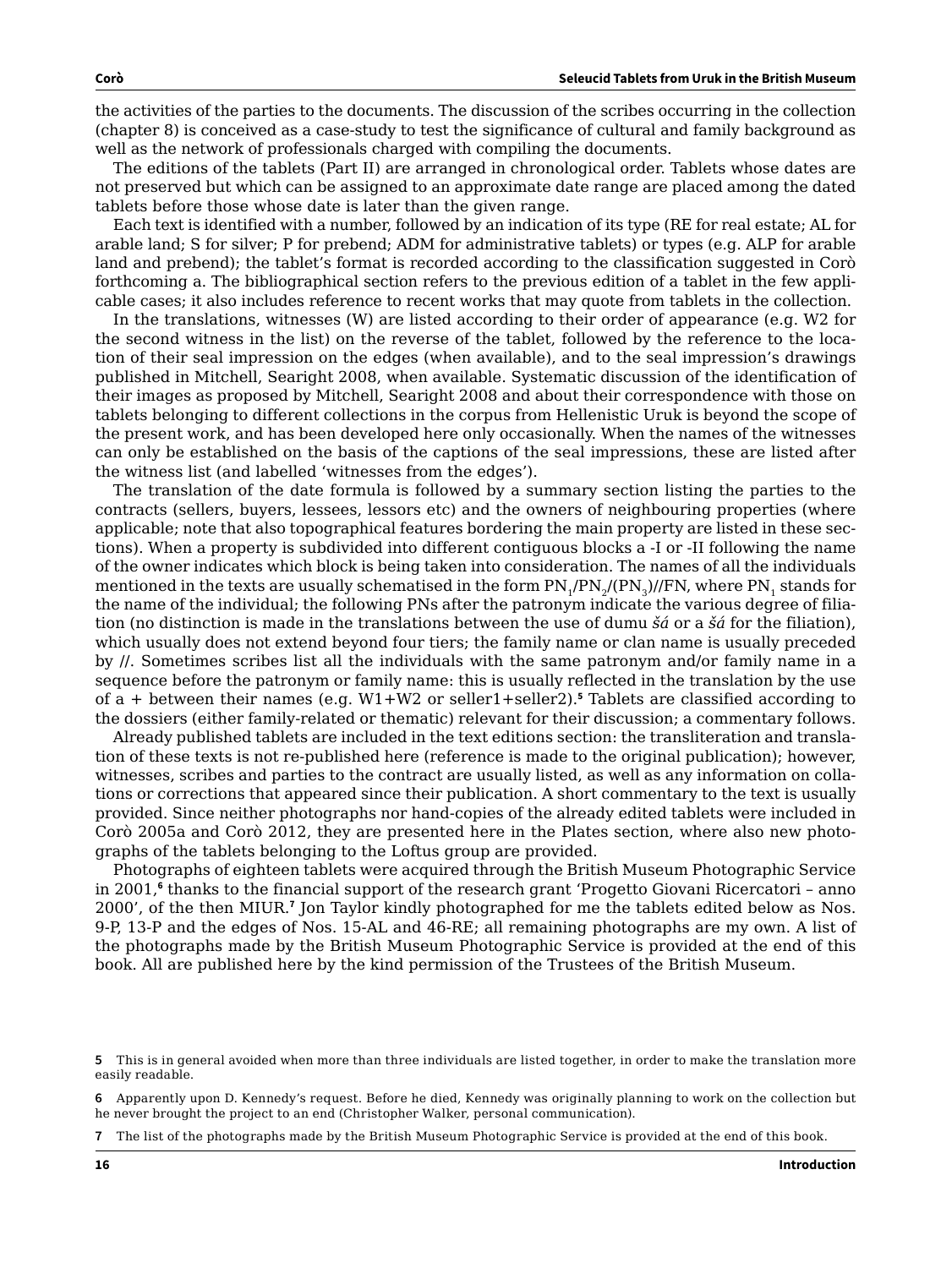## <span id="page-2-0"></span>**List of Figures**

| Figure 1. Caption arrangement for horizontal and vertical seal impressions. Schematisation based on the Lower edge<br>of No 53-P (left) and No. 92-RE (right) | 31 |
|---------------------------------------------------------------------------------------------------------------------------------------------------------------|----|
| Figure 2. Caption arrangement on right edge. Schematisation based on No. 79-RE                                                                                | 31 |
| Figure 3. Schematic representation of the use of dividing lines in No. 14-RE                                                                                  | 32 |
| Figure 4. Schematic representation of the possible use of blank spaces on tablets' reverse                                                                    | 33 |
| Figure 5. Schematic representation of No. 4-P                                                                                                                 | 34 |
| Figure 6. Schematic representation of the reverse of No. 27-RE                                                                                                | 35 |
| Figure 7. Reconstruction of the property sold in No. 103-RE                                                                                                   | 50 |
| Figure 8. Property in No. 97-RE                                                                                                                               | 55 |
| Figure 9. Description of the property recorded in No. 104-RE                                                                                                  | 55 |
| Figure 10. Schematic representation of the kuruppu sold in No. 93-RE                                                                                          | 60 |
| Figure 11. Schematic representation of the layout of No. 56-P                                                                                                 | 89 |
| Figure 12. Schematic representation of the <i>mise-en-page</i> of No. 2-P (left) and VDI 1955/46 (right)                                                      | 91 |
| Figure 13. Schematic representation of the layout of Nos. 100-RE and 101-RE                                                                                   | 95 |
| Figure 14. Schematic representation of the layout of the right edge of No. 10-P (left) in contrast<br>to usual Urukean tablets (right)                        | 98 |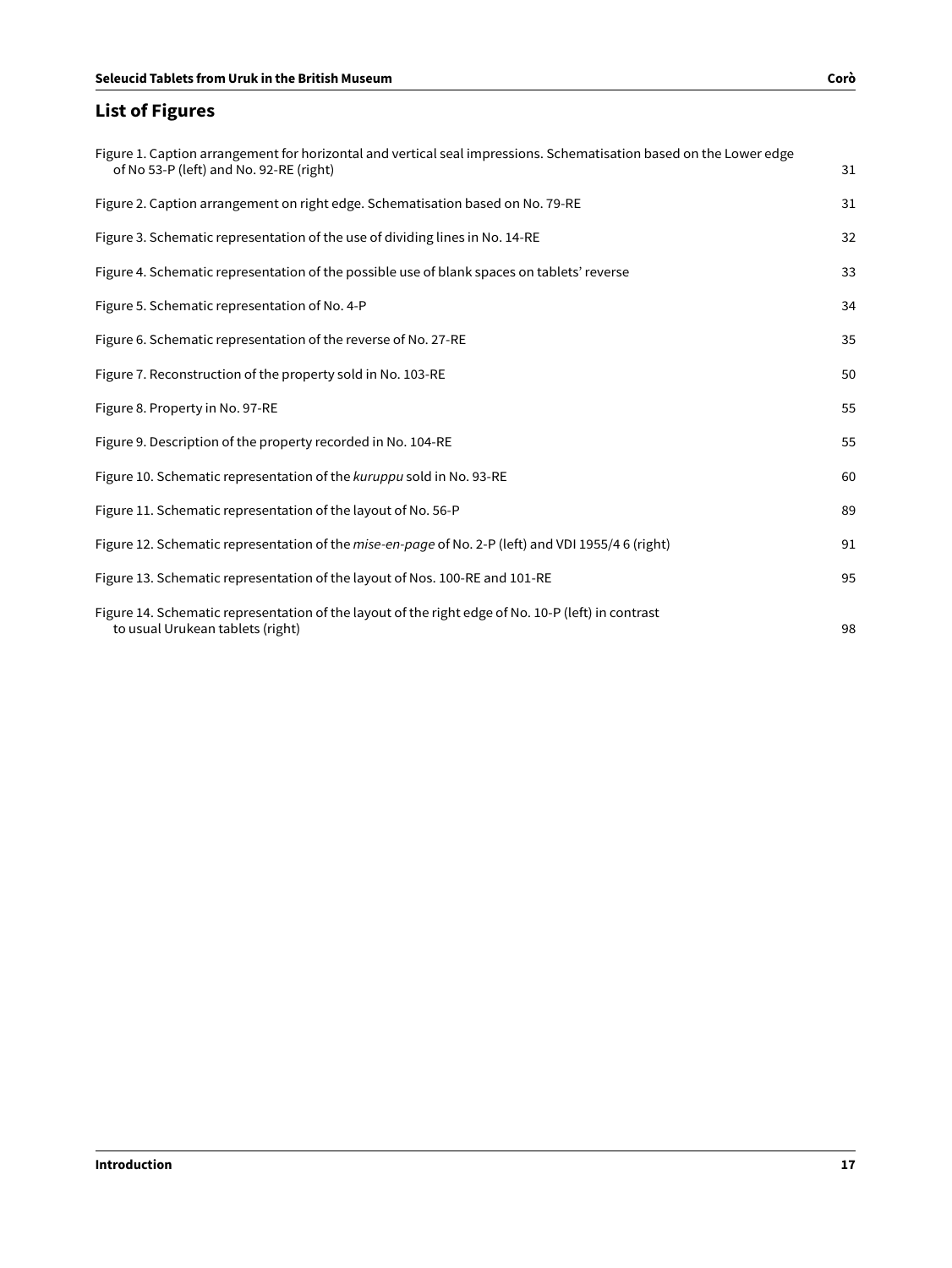## <span id="page-3-0"></span>**List of Tables**

| Table 1. Tablets from Hellenistic Uruk in the British Museum: distribution within the collections | 24 |
|---------------------------------------------------------------------------------------------------|----|
| Table 2. Tablets by size (only well-preserved tablets are included)                               | 27 |
| Table 3. Big tablets (L- size) and their content                                                  | 28 |
| Table 4. Portrait-oriented sealed tablets                                                         | 28 |
| Table 5. Landscape-oriented, unsealed tablets                                                     | 28 |
| Table 6. Portrait-oriented, unsealed tablets                                                      | 29 |
| Table 7. Tablets in the BM: 'in-house' duplicates                                                 | 35 |
| Table 8. Tablets in the BM: external duplicates                                                   | 36 |
| Table 9. BM tablets by content                                                                    | 37 |
| Table 10. BM tablets by type                                                                      | 38 |
| Table 11. Comparison between No. 17-AL, YOS 20 18 and YOS 20 19                                   | 41 |
| Table 12. Distribution of properties in the different districts                                   | 45 |
| Table 13. Orientation-pattern of urban properties                                                 | 47 |
| Table 14. Documents with no measurements                                                          | 48 |
| Table 15. Irregularly and regularly shaped properties in the BM collection                        | 48 |
| Table 16. Type of houses                                                                          | 49 |
| Table 17. Tenured houses (all described as bīt ritti, makkūr Anu)                                 | 51 |
| Table 18. Houses located in the Temple of Adad district                                           | 51 |
| Table 19. Sizes and prices of tenured houses                                                      | 53 |
| Table 20. Contracts mentioning the Fortress, the Village and the Ešgal                            | 53 |
| Table 21. Independent unbuilt plots in the BM collection                                          | 57 |
| Table 22. Unbuilt plots belonging to a house complex                                              | 58 |
| Table 23. Shops in the BM collection                                                              | 58 |
| Table 24. Women in documents involving kuruppus                                                   | 60 |
| Table 25. Ownership of adjoining properties in RIAA <sup>2</sup> 293 and BiMes 24 33              | 61 |
| Table 26. Types of prebends: comparison between the corpus from Uruk and the BM collection        | 64 |
| Table 27. Prebends of the temple-enterers of Enlil                                                | 65 |
| Table 28. Prebends of the temple-enterers of Anu                                                  | 66 |
| Table 29. The exorcist's prebend                                                                  | 68 |